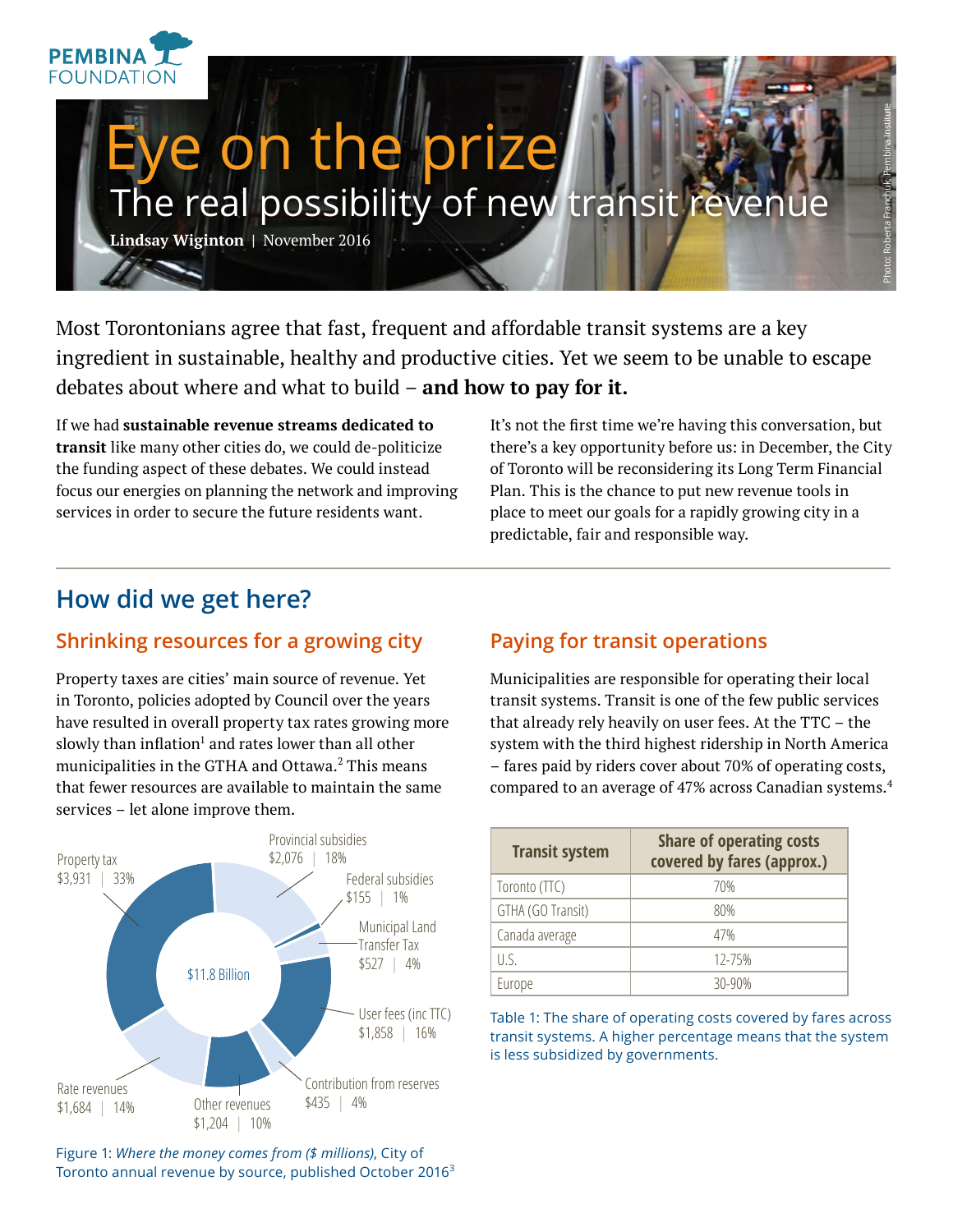After fares, cities are left to subsidize most of the remaining operating costs. But this wasn't always the case. From the 1970s to the 1990s, the Province of Ontario guaranteed 50% of transit systems' net operating costs.<sup>5</sup> Today, the share of total costs covered by the province hovers closer to 8%.<sup>6</sup>

#### **Paying for transit expansion**

Provincial and federal governments provide significant support for capital spending on transit, but on a case-bycase basis. This wasn't always the case - they used to guarantee funding for a percentage of expansion costs. This lack of certainty around funding makes it more difficult for municipalities to plan for the future.



Municipalities are responsible for operating their local transit systems.

## **Residents are on board**

The good news: **Torontonians are supportive and ready for transit funding.** 

Polling conducted by the City of Toronto in 2013 indicated that 85% of Toronto residents believe new revenues are required to fund transportation expansion and 92% would support the use of dedicated government revenues to fund transportation infrastructure. $7$  Similar results were found in regional consultations led by Metrolinx.

And the even better news: **there are solutions within our grasp.**

Toronto can learn from other regions that are diversifying their sources of revenue, particularly to fund transit.

In cities from Vancouver to Los Angeles to Paris, revenue tools like parking taxes, sales taxes, bridge tolls and vehicle registration fees contribute to stable funds for transit operations and capital spending.

Some of these approaches have the added environmental benefit of reducing the number of trips made by car or the number of cars purchased.

## **The way forward**

By updating the Long Term Financial Plan, municipal leaders have a key opportunity to add a new wedge to the revenue pie and help get Toronto out of transit debate purgatory. Here's what we need from our decision makers in order to make this a reality:

## **1. Start with a revenue target**

It's important to choose revenue tools wisely and fairly, but success should be measured by whether or not the solution allows the City to meet its goals. For this, leaders need to first agree on an adequate annual revenue target, and assemble a basket of tools from there.

When setting a target for transit, decision makers should consider the TTC's current operating shortfall as well as the many expansion projects being considered, for which the City will be responsible for part or all of the operating and capital costs.

## **2. Use the tools that are already available**

It's most likely that a combination of new tools will be required to meet goals. Thanks to the City of Toronto Act, Toronto already has access to options that other municipalities don't, including a parking levy, road pricing and an alcoholic beverage tax. A parking levy alone could raise \$535 million annually.<sup>8</sup>

Since there is no time to waste, municipal leaders should start by using these tools that are readily available and offer sufficient revenue potential.